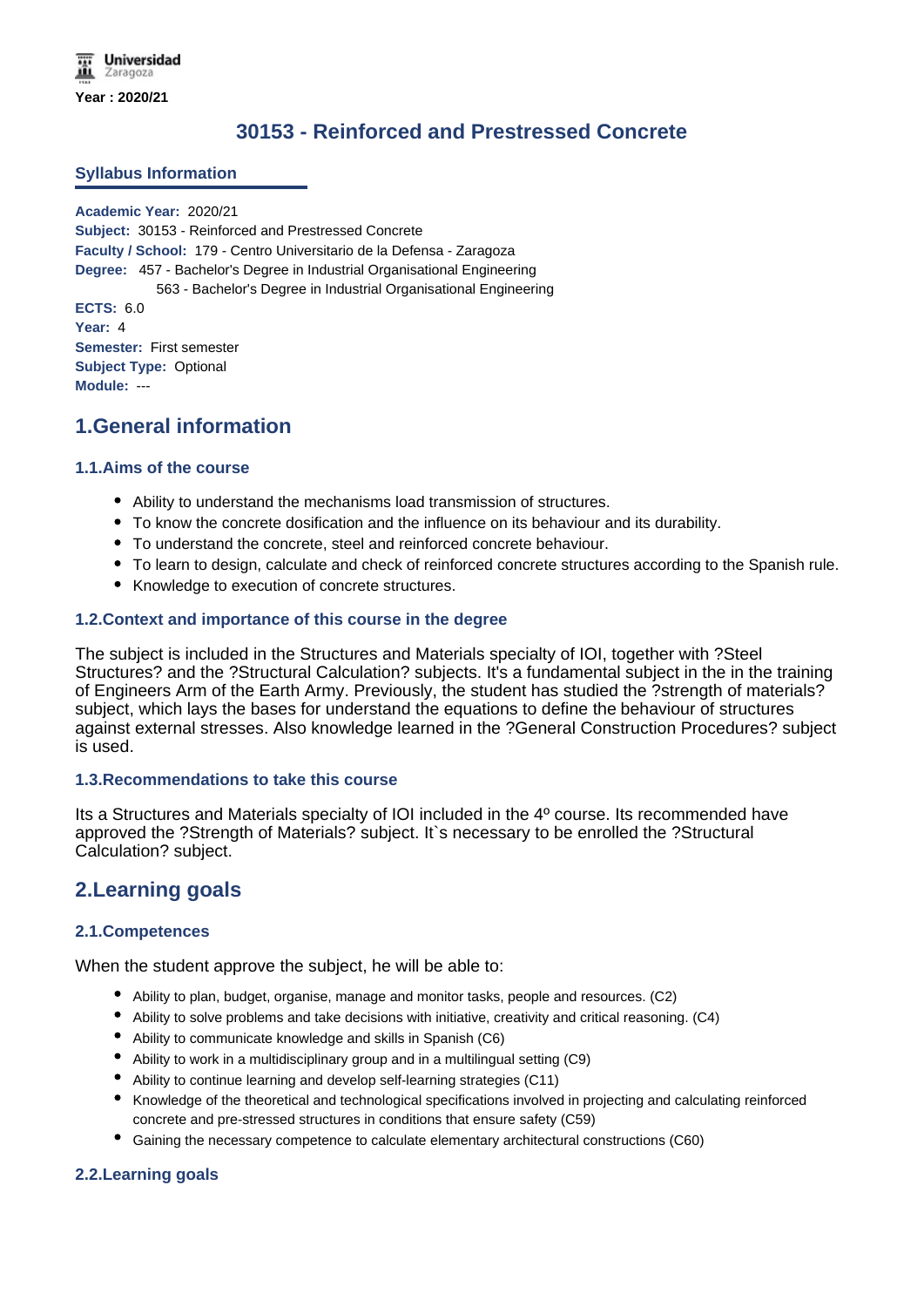To approve the subject, the student must demonstrate the following goals...

- To select the adequate concrete according to the use and the durability conditions of the structure. Know how to calculate the concrete dosification.
- To understand the different mechanisms load transmission according to different structural typologies.
- Apply correctly theoretical structural models to analyze real problems.
- To define qualitatively, the resistant response mechanisms that occur in reinforced concrete structures against different types of stress.
- To design, calculate, project and execute reinforced concrete structures according to the Spanish rule under safety, functionality and durability conditions
- To describe in a basic way the behavior of precast concrete structures.
- To develop constructive details of the principal structural typologies, including prefabricated concrete.
- To describe in a general way the characteristics of other special concrete typologies and its applications.
- To select, design and calculate fundations according to the structure and the soil typology

## **2.3.Importance of learning goals**

The learning goals are part of the competences that students must acquire as part of their training in their fundamental specialty. The ability to design the most appropriate structural solution for each project design, needs and uses, is a fundamental competence of an engineer.

# **3.Assessment (1st and 2nd call)**

## **3.1.Assessment tasks (description of tasks, marking system and assessment criteria)**

The subject can be approved by continuous assessment or final exam.

The assignments to realize in the continuous assessment are:

La nota mínima de la evaluación total de pruebas teóricas y de las prácticas será en ambos casos de 4.

Las pruebas escritas supondrán el 60% de la nota final.

Los trabajos sumarán el 10% de la nota.

El trabajo final de prácticas con CYPE sumará otro 20% de la nota.

La exposición en inglés del trabajo de prácticas con CYPE sumará el 10% de la nota final.

En cada prueba parcial y trabajo el alumno deberá obtenerse una nota mínima de 3,5.

Se tendrá en consideración la evolución de la adquisición de conocimientos a lo largo del curso, así como la participación activa en clase y la calidad de las exposiciones y trabajos.

- $\bullet$  Midterm exams about theoretical and practical aspects.
- Coursework
- Course dissertation: Design and calculate of a real structure with Cype Ingenieros program, according to the requirements of the Building Technical Code. The results will be presented in English.

The minimum mark of the total evaluation of the exams and the work-practices will be in both cases 4.

The midterm exams will suppose 60% of the final mark.

The coursework will suppose 10% of the final mark.

The course dissertation will suppose 20% of the final mark and the exposure of results in English the other 10%.

In each midterm exam and coursework the student must obtain a minimum markof 3,5.

The evolution of the acquisition of knowledge throughout the course will be taken into consideration, as well as the active participation in class and the quality of the works.

Students who do not pass the subject by continuous assessment should make a final exam.

## **4.Methodology, learning tasks, syllabus and resources**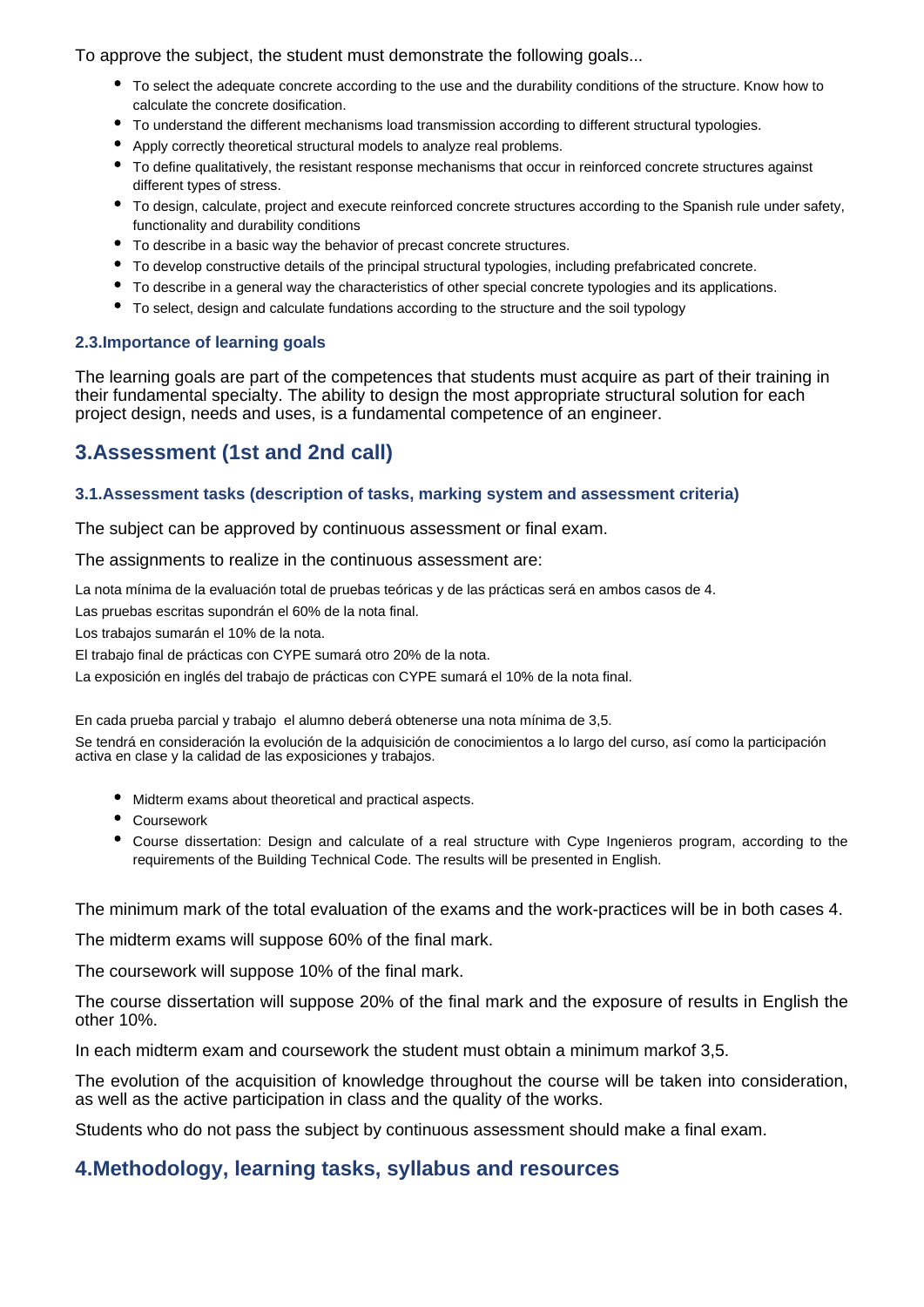#### **4.1.Methodological overview**

#### **If this teaching could not be done in person for health reasons, it would be done telematically**

#### **It is a continuous learning process where the student plays an important participatory role.**

Different methodologies are alternated along the course and complement each other: Participatory theory classes, case studies, computer practices, visit work and oral presentation. The participation in their own training is encouraged through the Moodle platform.

#### **4.2.Learning tasks**

The learning activities will be:

- 1. Participatory lectures. Consisting in exhibition of concepts and theoretical developments of the subject, always accompanied by real examples that help understanding thereof. The student will participate in the reasoning and deduction of the concepts, to reinforce learning a theoretical and practical way. Photographs of various works will be shown to the student to visualize the whole construction process.
- 2. Case-studies. Different section and reinforcement designs of various resistant elements, with the full calculation of these will be studied. Students will learn to resolve from start to finish the main structural typologies that will find in their professional activity.
- 3. Computer practices: will be taught the handling of the software for structures calculating most habitual in the engineer profession: CYPE. Along with various practical computer sessions, they will introduce a complete reinforced concrete edification, obtaining the necessary datas for the realization of the final work of the course.
- 4. Visit a work: Students will visit a reinforced concrete work when it is in the placement process of reinforcement in slabs, to understand which elements composes the different parts of the structure and how they work in situ. Will show them the plans used for construction and its interpretation will explain.
- 5. Oral presentations: The students will make an oral presentation of 10 minutes about the results of his final work in English
- 6. Moodle interactive platform: the student will be encouraged to put up videos, photographs and interesting facts about the topics covered in class, to share thereof with the other students. Discussion forums to resolve doubts are created by the professor or among them.
- 7. Tutorials in which the student is helped to resolve the doubts raised during learning.

## **4.3.Syllabus**

#### **The program that the student is offered to help achieve the expected results is**

- 1 Concrete dosification and properties. Constituents
- 2 Reinforced concrete. Behavior.
- 3 Calculation bases. Deformation domains.
- 4 Limit states and verifications:
	- Normal stress~resultants
	- Tangential stress~resultants
- 5 Reinforcement. Disposition, overlaps and anchors
- 6 Working checks.
- 7 Shallow fundations.
- 8 Prefabricated concrete construction.
- 9 Behavior basis of prestressed concrete.
- 10 Execution of concrete structures.

#### **4.4.Course planning and calendar**

The available, class sessions will be distributed in theoretical sessions, taught by the teacher, computer practices and public presentations by students about topics related to the contents of the subject. To help achieve the necessary skills in English, these presentations will be held in English.

The evaluation of the subject will be based on several exams, evaluation of practices and public presentations.

In addition, students who don't pass such evaluation, two final exams will be held in official competitions.

If possible, a visit to work will be made. This activity is common to the three subjects of the module. Lectures given by invited staff can be scheduled too.

Key dates will be announced by the teacher, both in class and through the platform Moodle support.